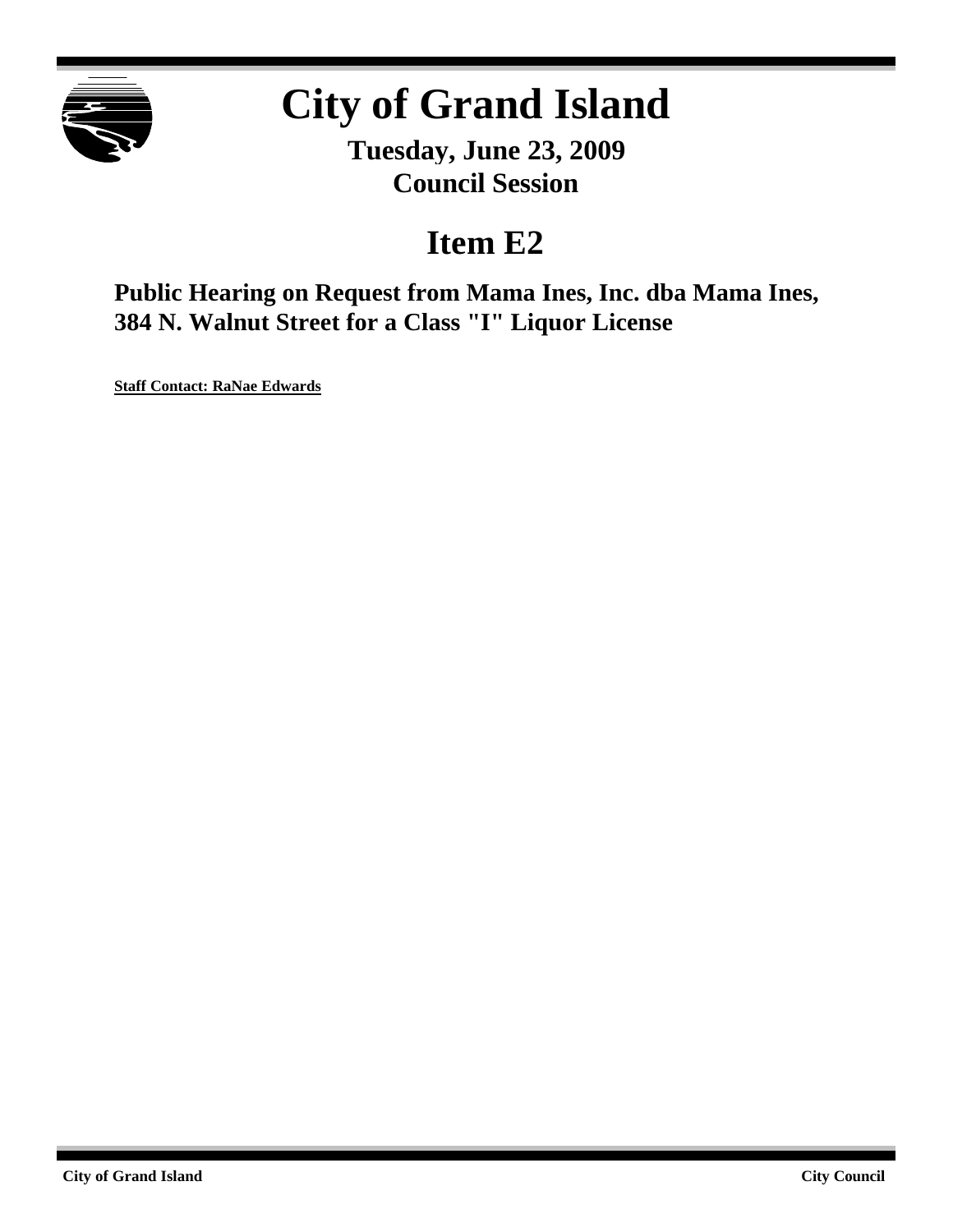# **Council Agenda Memo**

| From:                          | RaNae Edwards, City Clerk                                                                                               |
|--------------------------------|-------------------------------------------------------------------------------------------------------------------------|
| <b>Meeting:</b>                | June 23, 2009                                                                                                           |
| Subject:                       | Public Hearing on Request from Mama Ines, Inc. dba<br>Mama Ines, 384 N. Walnut Street for a Class "I" Liquor<br>License |
| <b>Item <math>\#</math>'s:</b> | $E-2 & 1-2$                                                                                                             |
| $Presenter(s):$                | RaNae Edwards, City Clerk                                                                                               |

#### **Background**

Section 4-2 of the Grand Island City Code declares the intent of the City Council regarding liquor licenses and the sale of alcohol.

#### **Declared Legislative Intent**

It is hereby declared to be the intent and purpose of the city counc il in adopting and administering the provisions of this chapter:

- (A) To express the community sentiment that the control of availability of alcoholic liquor to the public in general and to minors in particular promotes the public health, safety, and welfare;
- (B) To encourage temperance in the consumption of alcoholic liquor by sound and careful control and regulation of the sale and distribution thereof; and
- (C) To ensure that the number of retail outlets and the manner in which they are operated is such that they can be adequately policed by local law enforcement agencies so that the abuse of alcohol and the occurrence of alcohol-related crimes and offenses is kept to a minimum.

#### **Discussion**

Mama Ines, Inc. dba Mama Ines, 384 N. Walnut Street has submitted an application for a Class "I" Liquor License. A Class "I" Liquor License allows for the sale of spirits, wine and beer on sale only inside the corporate limits of the city.

City Council action is required and forwarded to the Nebraska Liquor Control Commission for issuance of all licenses. This application has been reviewed by the Clerk, Building, Fire, Health, and Police Departments.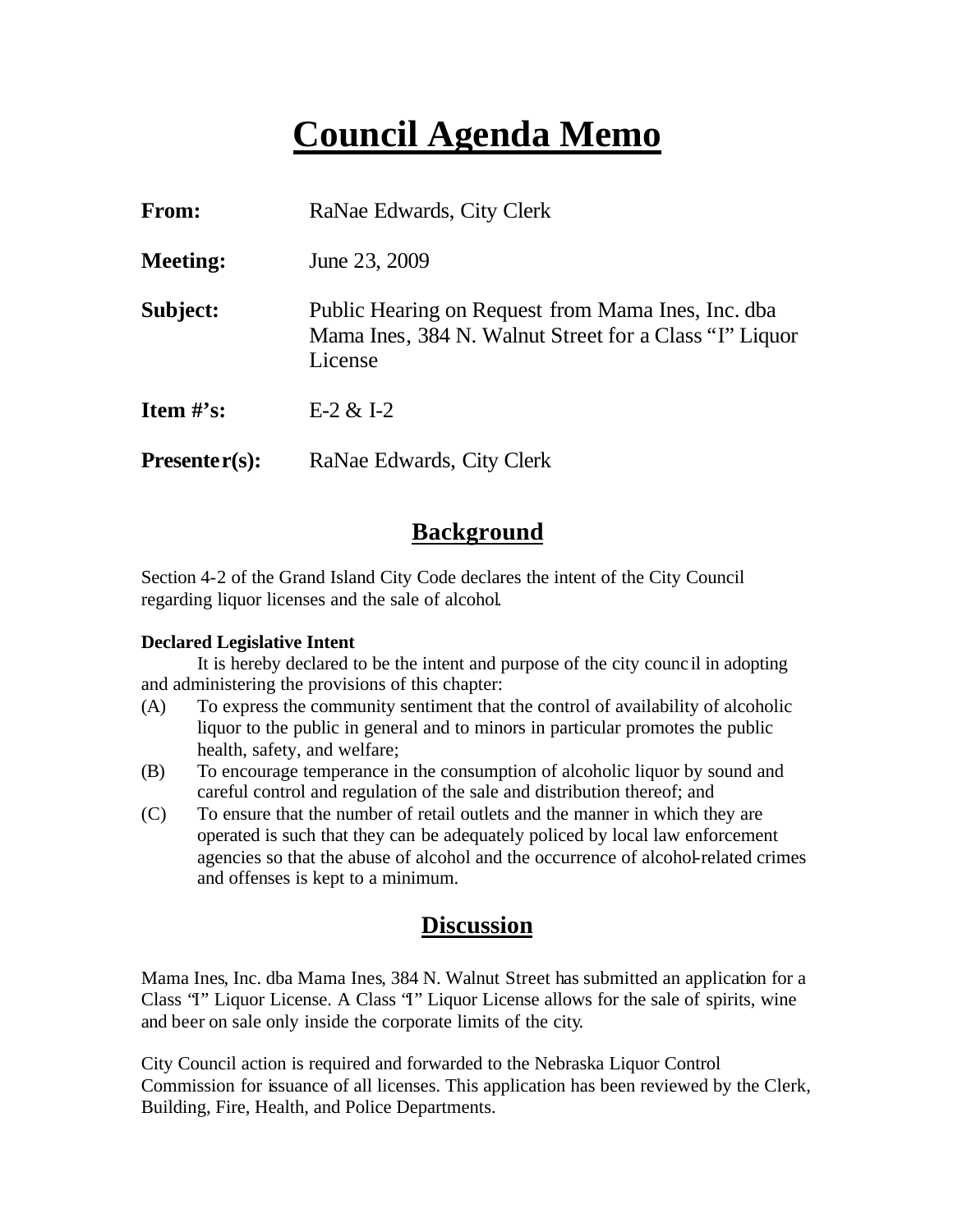Also submitted was a Liquor Manager Designation for Iliana Garcia, 517 North Ruby Avenue.

The original application was received by the City Clerk's office on May 20, 2009 and was scheduled for the June 9, 2009 City Council meeting. John Cunningham, Attorney for the applicant asked that the item be pulled after reviewing the Police and Building Department reports. (See attached). This item was then rescheduled for the June  $23<sup>rd</sup>$  City Council meeting.

There has been and still are issues related to this application. The original application did not have birth certificates, spouse's information, or a signed lease included, which makes this a false application. On June  $18<sup>th</sup>$  I contacted the Liquor Control Commission and visited with Kristina Radicia about this application. She faxed me the additional information she had received from Mr. Cunningham, however I did not receive a signed copy of the lease.

There is also a concern that there is a church within 150 feet.

### **Alternatives**

It appears that the Council has the following alternatives concerning the issue at hand. The Council may:

- 1. Approve the application.
- 2. Forward to the Nebraska Liquor Control Commission with no recommendation.
- 3. Forward to the Nebraska Liquor Control Commission with recommendations.
- 4. Deny the application.

### **Recommendation**

Based on the Nebraska Liquor Control Commission's criteria for the approval of Liquor Licenses, City Administration recommends that the Council make no recommendation with stipulations for this application.

### **Sample Motion**

Move to make no recommendation with stipulations for the application of Mama Ines, Inc. dba Mama Ines, 384 N. Walnut Street for a Class "I" Liquor License. Stipulations included: 1) final inspections by the Building and Health Departments, and 2) complete a state approved alcohol server/seller training program for Liquor Manager designation requested by Iliana Garcia, 517 North Ruby Avenue.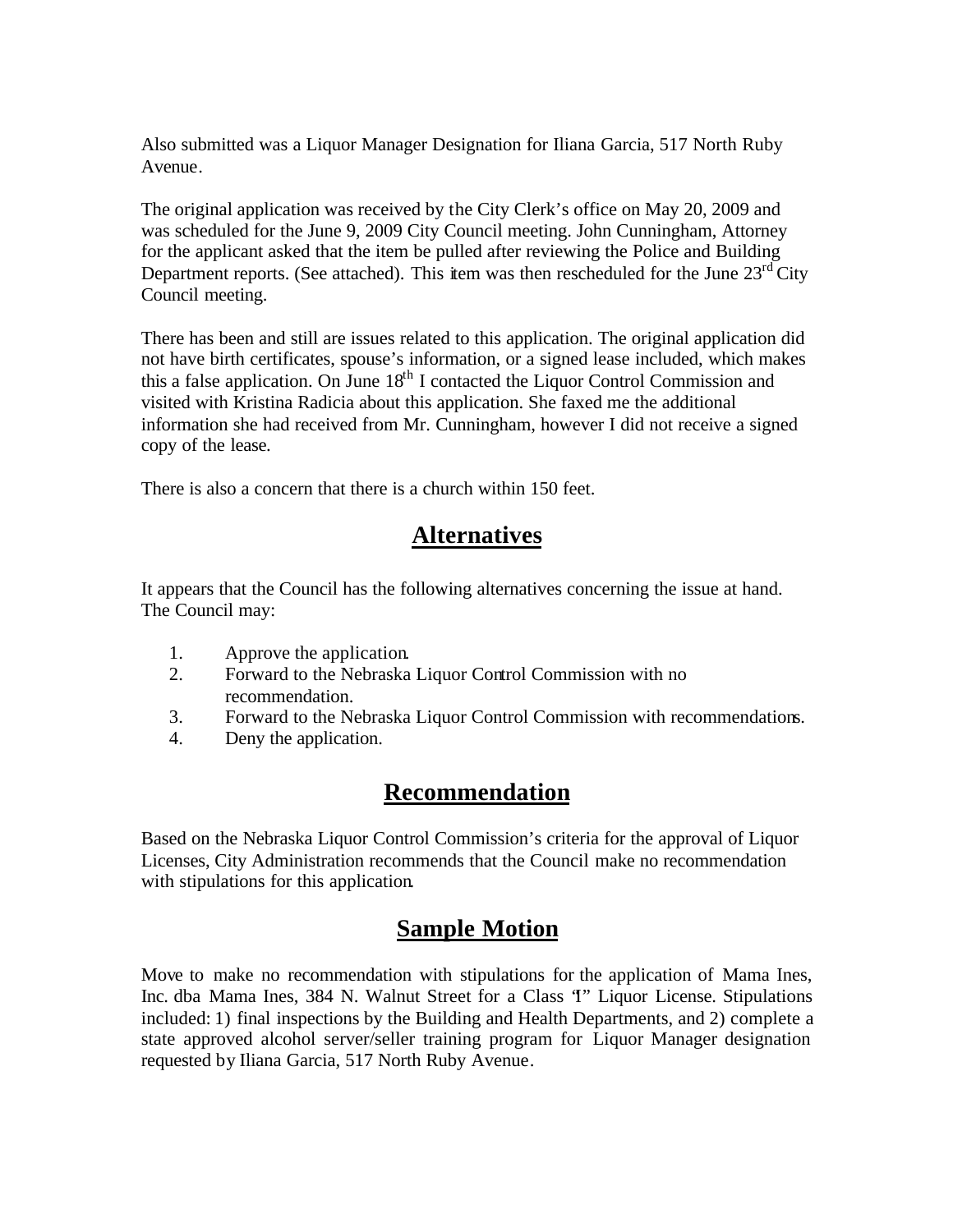The liquor license application lists Yisnel Gonzalez as the Vice President, Emilio Padron as the Secretary-Treasurer, and Jorge Azola as the President. The application also shows that all three subjects have lived in Miami, Florida From 1999 until 2009.

I checked Spillman for all three subjects. I was only able to find Azola. He was cited for driving during suspension on 3/11/09. I checked NCJIS and found that he plead guilty to driving without a license. I could not locate the other two subjects in Spillman or NCJIS.

On the application, it clearly asks "Has anyone who is a party to this application, or their spouse, ever been convicted of or plead guilty to any charge. Charge means any charge alleging a felony, misdemeanor, violation of a federal or state law, a violation of a local law, ordinance or resolution." The "No" box was checked. Jorge's failure to disclose his conviction for driving without a license technically makes the application false according to the Nebraska Liquor Control Act (Part II Chapter 2 Section 010.01).

I wanted to contact all three subjects and speak with them about their application. However, I can't find a phone number for any of them in the application. Under Premise Information, there is no phone number. Under Corporation Phone Number, it is blank. Under the Officers/Stockholders section, addresses and phone numbers are not required. Under the section that deals with the president of the corporation, there are blanks for home address and home phone. However, the home address for the president (Jorge Azola) is listed as the same address as the business, and there isn't a home phone number listed.

On 6/1/09, I stopped by 384 N. Walnut. The application states that the business was going to open on this date. However, the front doors were locked, and there were no lights on inside. When I peered in the front doors, I saw a table that had four Heineken beer bottles sitting on it. The front doors also had a sign on it that said the place is a restaurant and a nightclub. It listed its weekend hours as 9 PM until 5 AM. The sign was in Spanish and English. The English word "Street" for the address was spelled "Steerts."

At this time, the Grand Island Police Department can't recommend that this application be approved. The president of the corporation failed to disclose a traffic conviction. The application only lists one "home" address which is actually the business address. The application doesn't have any phone numbers listed for any of the applicants. Two out of the three people listed on the application couldn't be found in Spillman or NCJIS. All three also have lived in Florida for the past ten years and just moved to Grand Island in 2009. I am unable to run criminal history checks on liquor license investigations. I also have to wonder with two other bars in the immediate vicinity if there is enough parking. Also, there could be and issue with having a residence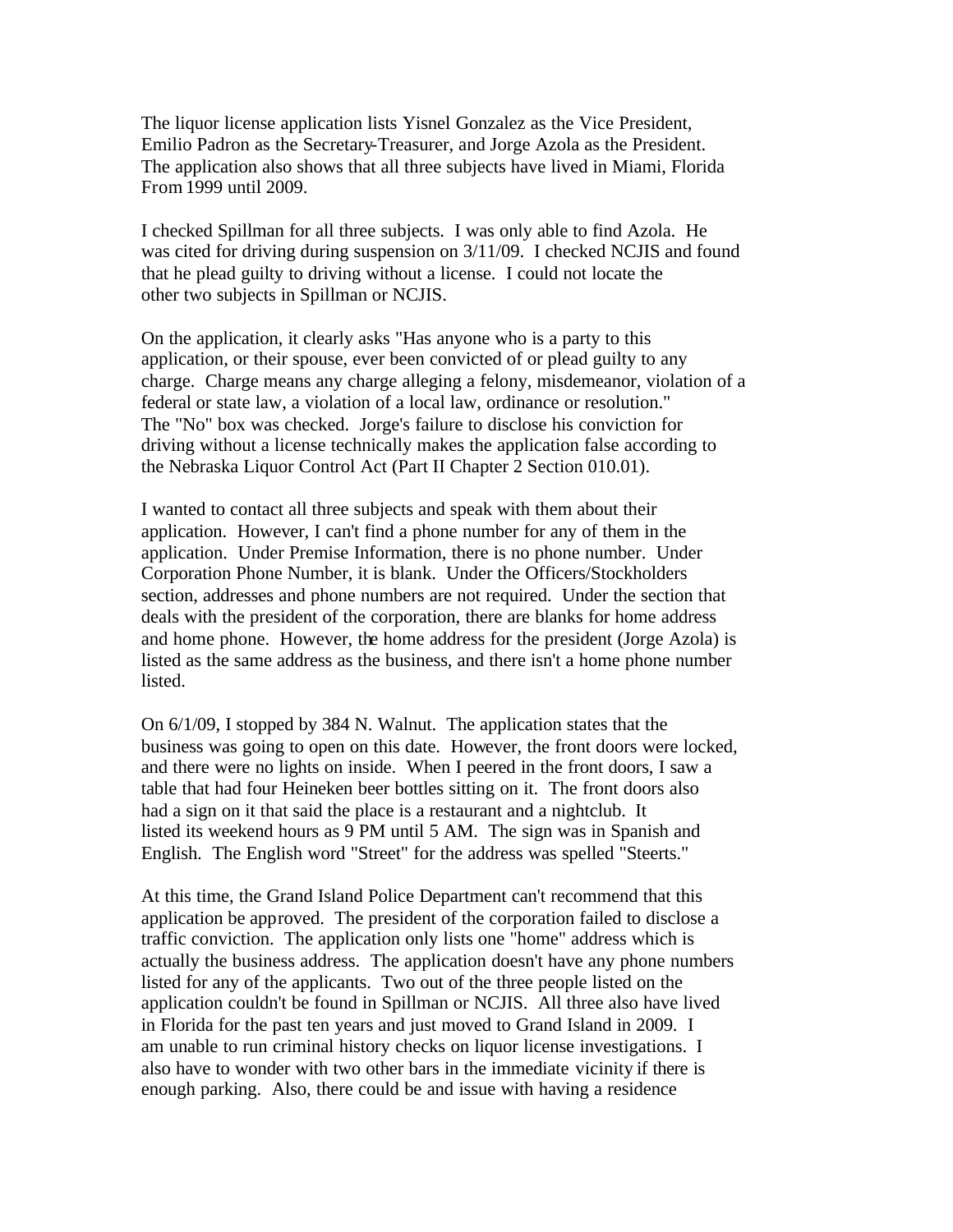somewhere in the business. More contact and background information is needed on the applicants.

Date, Time: Thu Jun 04 14:39:46 CDT 2009 Reporting Officer: Vitera

#### **CONTINUATION**

On 6/15/09, I received some paperwork from City Clerk RaNae Edwards which included addresses for the applicants. There was also a phone number of a contact person ("Daris") who would act as a translator. I called Daris, and she said she would bring the applicants to the police department on 6/17/09.

On 6/17/09, I spoke to all three applicants individually with Daris translating. The first person I spoke to was Jorge Azola. Jorge is Daris' stepfather. Jorge advised that he was born in Cuba. He spent one year in jail in Cuba for selling fans on the street. Other than that, Jorge said he didn't spend time in jail or prison for anything else. Jorge moved to Florida in 2000. He said that he didn't spend any time in jail or prison in Florida. For the last two years, Jorge owned a company called "DJ Spray Corp." His company cleaned damage to walls and ceilings. If the damage was so great that cleaning wasn't an option, he would demolish the damaged area and rebuild it. His company was struggling, so he moved to Grand Island in February of 2009 to work at Swift.

I asked about the name "Mama Ines." Daris advised that Mama Ines is a real person who is very well known in Cuba. Mama Ines was a black woman who worked for Cuban families. She might not have been treated well, but she always had a positive attitude and kept working to make a better life for her children.

Mama Ines (the business) is mostly a restaurant. However, on weekends at 2100 hours, they will only serve a light menu (appetizers) and play music. They have no plans for live bands. Their employees will include the three applicants, the liquor manager (Iilana-Jorge's brother's girlfriend), Daris, and Daris' mother. Daris' mother has owned a bakery and restaurant in Florida. The three applicants plan on keeping their jobs at Swift.

I made it very clear to Jorge that cooperation with law enforcement is critical to him obtaining and keeping a liquor license. I also advised him of some of the most common complaints against liquor license holders and then referred him to the Nebraska Liquor Control Commission's (NLCC) website for a complete list of liquor laws.

After speaking with Jorge, I spoke to Emilio Padron. Emilio advised he was born in Cuba and came to the United States on 4/5/05. He moved to Grand Island in December of 2008. Emilio said he didn't spend time in jail or prison in Cuba. He said that he was arrested for theft in Florida but was never charged because it was all a misunderstanding. He worked as an interstate trucker while he lived in Florida.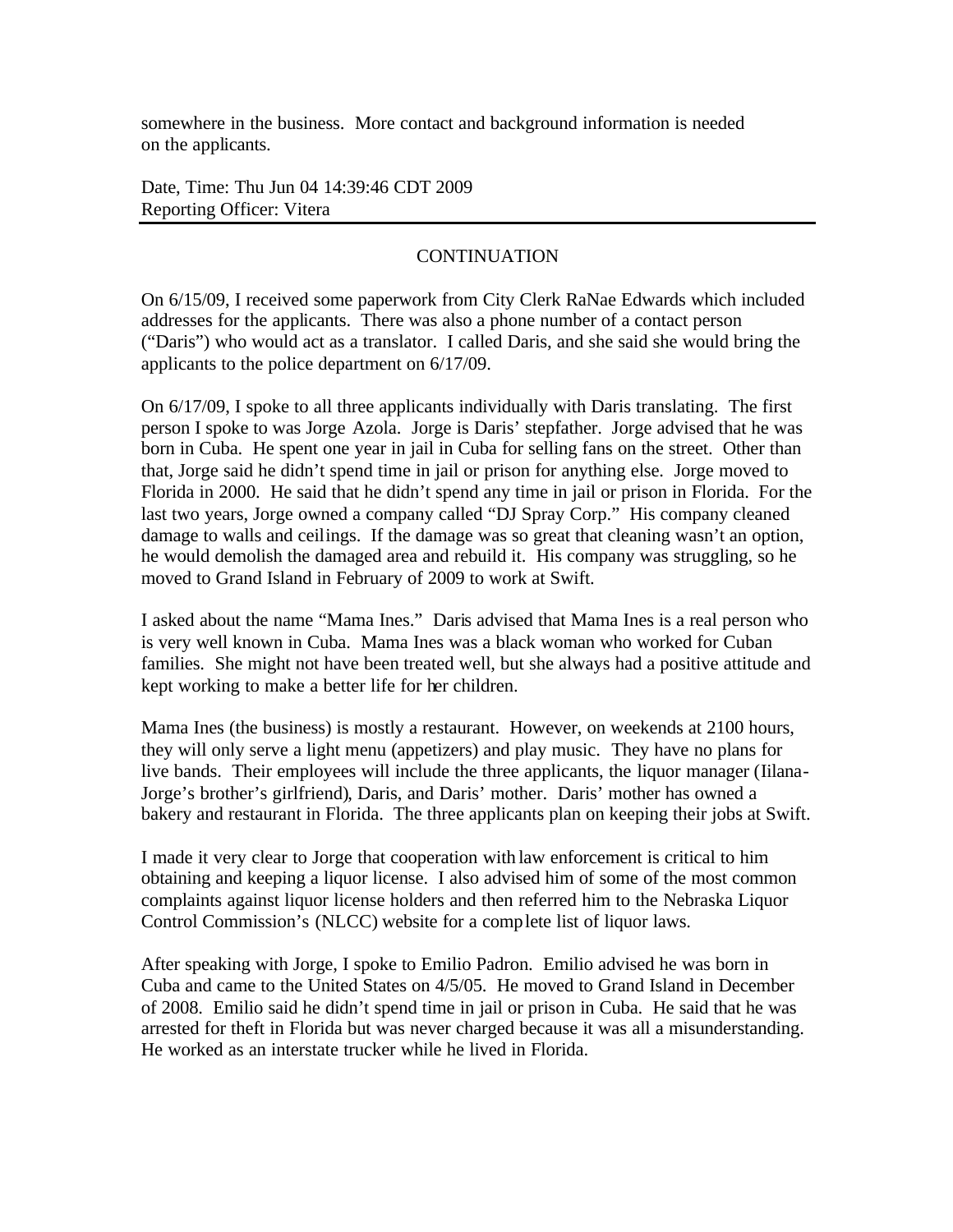After speaking with Emilio, I spoke to Yisnel Garcia-Gonzalez. Yisnel was born in Cuba and moved to Florida in 2006. He moved to Grand Island on 2/9/09. He advised that he has never spent time in jail or prison in Cuba or the United States. He has worked as a trucker and also helped Jorge with his restoration business.

Since the majority of my conversation was with Jorge, I asked Daris to relay that conversation to Emilio and Yisnel. I also told Daris that I didn't have any problems with Mama Ines obtaining a liquor license. However, the applicants have spent most of their life in Cuba. They moved here from Florida and have only been in Nebraska for a few months. I ran nationwide criminal histories on all three applicants. They didn't have any criminal history with the exception of the theft arrest that Emilio mentioned. I also checked all three applicants and the liquor manager through ICE. They are all in the Country legally. I checked all the applicants and liquor manager for warrants. None of them had a warrant for their arrest.

 It sounds like there are some other issues with the application such as not providing a complete application on two different occasions. On 6/18/09, I called Investigator Lorri Rogers. She advised that she has not completed her investigation into Mama Ines' application. However, she did tell me that she noticed right away that their application was lacking birth certificates and/or Naturalization paperwork. RaNae Edwards advised that they were missing a signature on a lease agreement. RaNae called the NLCC and was told that they received a birth certificate but not on all the applicants. The incomplete application technically makes the application false. However, it sounds to me that there was a breakdown in communication between the NLCC and the City of Grand Island.

From a law enforcement perspective only based mainly on background checks, I don't see any reason why an approval of the license shouldn't be recommended. However, if there are still problems with the application being complete after adding information on two different occasions, the Council will have to decide whether that coupled with other reports from different departments is reason to not recommend an approval.